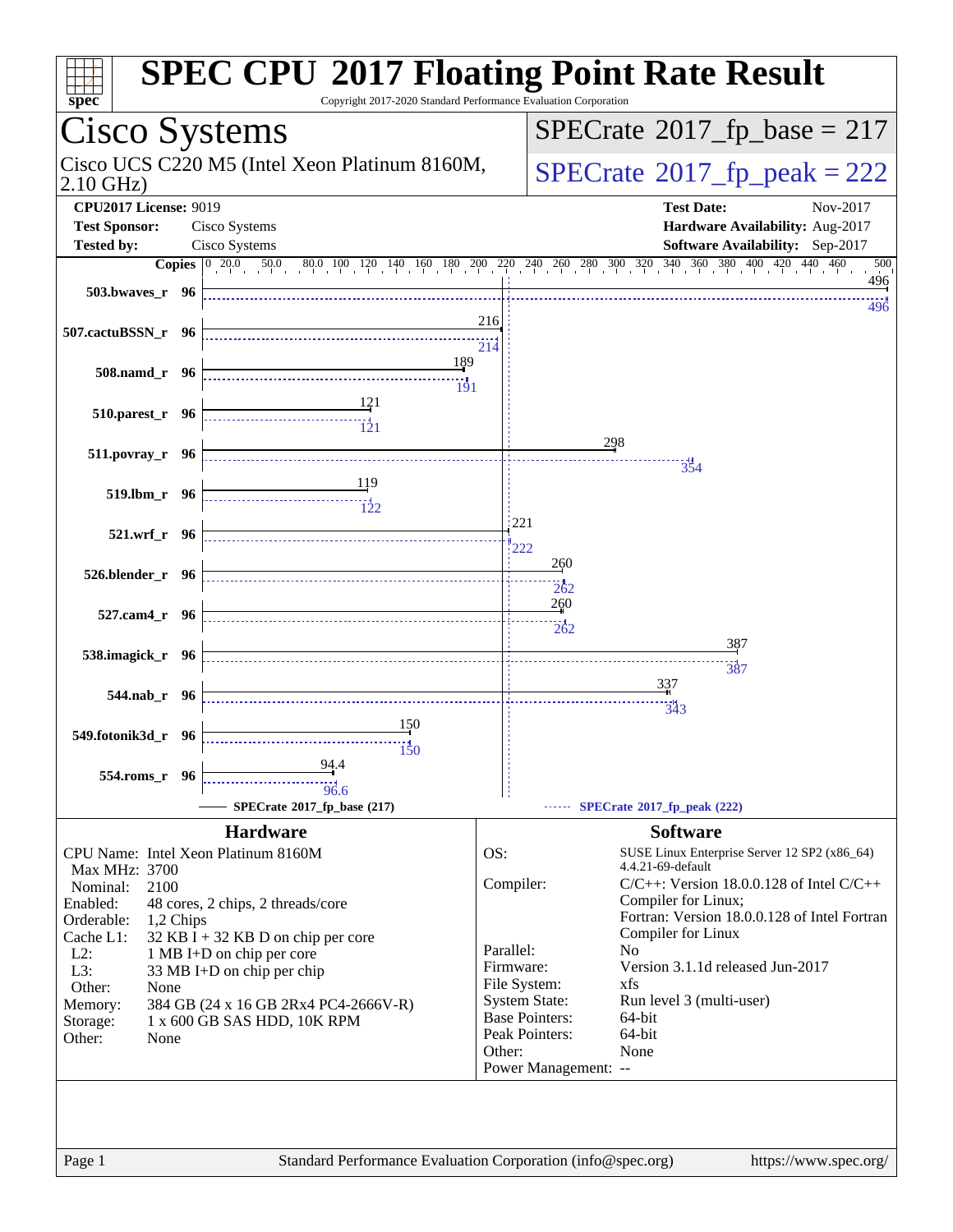

Copyright 2017-2020 Standard Performance Evaluation Corporation

### Cisco Systems

2.10 GHz) Cisco UCS C220 M5 (Intel Xeon Platinum 8160M,  $\big|$  [SPECrate](http://www.spec.org/auto/cpu2017/Docs/result-fields.html#SPECrate2017fppeak)®[2017\\_fp\\_peak = 2](http://www.spec.org/auto/cpu2017/Docs/result-fields.html#SPECrate2017fppeak)22

 $SPECrate$ <sup>®</sup>[2017\\_fp\\_base =](http://www.spec.org/auto/cpu2017/Docs/result-fields.html#SPECrate2017fpbase) 217

**[CPU2017 License:](http://www.spec.org/auto/cpu2017/Docs/result-fields.html#CPU2017License)** 9019 **[Test Date:](http://www.spec.org/auto/cpu2017/Docs/result-fields.html#TestDate)** Nov-2017 **[Test Sponsor:](http://www.spec.org/auto/cpu2017/Docs/result-fields.html#TestSponsor)** Cisco Systems **[Hardware Availability:](http://www.spec.org/auto/cpu2017/Docs/result-fields.html#HardwareAvailability)** Aug-2017 **[Tested by:](http://www.spec.org/auto/cpu2017/Docs/result-fields.html#Testedby)** Cisco Systems **[Software Availability:](http://www.spec.org/auto/cpu2017/Docs/result-fields.html#SoftwareAvailability)** Sep-2017

#### **[Results Table](http://www.spec.org/auto/cpu2017/Docs/result-fields.html#ResultsTable)**

|                                  | <b>Base</b>   |                |       |                |       | <b>Peak</b>    |            |               |                |              |                |              |                |              |
|----------------------------------|---------------|----------------|-------|----------------|-------|----------------|------------|---------------|----------------|--------------|----------------|--------------|----------------|--------------|
| <b>Benchmark</b>                 | <b>Copies</b> | <b>Seconds</b> | Ratio | <b>Seconds</b> | Ratio | <b>Seconds</b> | Ratio      | <b>Copies</b> | <b>Seconds</b> | <b>Ratio</b> | <b>Seconds</b> | <b>Ratio</b> | <b>Seconds</b> | <b>Ratio</b> |
| 503.bwayes_r                     | 96            | 1939           | 496   | 1940           | 496   | 1941           | 496        | 96            | 1940           | 496          | 1940           | 496          | 1944           | 495          |
| 507.cactuBSSN r                  | 96            | 562            | 216   | 562            | 216   | 563            | 216        | 96            | 569            | 214          | 569            | 214          | 570            | 213          |
| 508.namd_r                       | 96            | 483            | 189   | 482            | 189   | 483            | 189        | 96            | 477            | <u>191</u>   | 477            | 191          | 475            | 192          |
| 510.parest_r                     | 96            | 2071           | 121   | 2066           | 122   | 2070           | <u>121</u> | 96            | 2069           | 121          | 2073           | 121          | 2069           | <u>121</u>   |
| 511.povray_r                     | 96            | 750            | 299   | 752            | 298   | 752            | 298        | 96            | 631            | 355          | 633            | 354          | 637            | 352          |
| $519$ .lbm $r$                   | 96            | 847            | 119   | 848            | 119   | 848            | <u>119</u> | 96            | 830            | 122          | 830            | 122          | 830            | 122          |
| $521$ .wrf r                     | 96            | 969            | 222   | 972            | 221   | 974            | 221        | 96            | 969            | 222          | 965            | 223          | 970            | 222          |
| 526.blender_r                    | 96            | 561            | 261   | 562            | 260   | 562            | 260        | 96            | 560            | 261          | 558            | 262          | 558            | 262          |
| 527.cam4 r                       | 96            | 647            | 260   | 646            | 260   | 644            | 261        | 96            | 640            | 262          | 638            | 263          | 640            | 262          |
| 538.imagick_r                    | 96            | 616            | 387   | 616            | 387   | 617            | 387        | 96            | 617            | 387          | 617            | 387          | 617            | 387          |
| 544.nab r                        | 96            | 481            | 336   | 480            | 337   | 478            | 338        | 96            | 474            | 341          | 471            | 343          | 470            | 343          |
| 549.fotonik3d r                  | 96            | 2493           | 150   | 2495           | 150   | 2495           | 150        | 96            | 2493           | 150          | 2495           | 150          | 2493           | 150          |
| 554.roms r                       | 96            | 1616           | 94.4  | 1611           | 94.7  | 1624           | 94.0       | 96            | 1581           | 96.5         | 1572           | 97.0         | 1579           | 96.6         |
| $SPECrate^{\circ}2017$ fp base = |               |                | 217   |                |       |                |            |               |                |              |                |              |                |              |

**[SPECrate](http://www.spec.org/auto/cpu2017/Docs/result-fields.html#SPECrate2017fppeak)[2017\\_fp\\_peak =](http://www.spec.org/auto/cpu2017/Docs/result-fields.html#SPECrate2017fppeak) 222**

Results appear in the [order in which they were run.](http://www.spec.org/auto/cpu2017/Docs/result-fields.html#RunOrder) Bold underlined text [indicates a median measurement.](http://www.spec.org/auto/cpu2017/Docs/result-fields.html#Median)

#### **[Submit Notes](http://www.spec.org/auto/cpu2017/Docs/result-fields.html#SubmitNotes)**

 The taskset mechanism was used to bind copies to processors. The config file option 'submit' was used to generate taskset commands to bind each copy to a specific processor. For details, please see the config file.

#### **[Operating System Notes](http://www.spec.org/auto/cpu2017/Docs/result-fields.html#OperatingSystemNotes)**

Stack size set to unlimited using "ulimit -s unlimited"

#### **[General Notes](http://www.spec.org/auto/cpu2017/Docs/result-fields.html#GeneralNotes)**

Environment variables set by runcpu before the start of the run: LD\_LIBRARY\_PATH = "/home/cpu2017/lib/ia32:/home/cpu2017/lib/intel64:/home/cpu2017/je5.0.1-32:/home/cpu2017/je5.0.1-64"

 Binaries compiled on a system with 1x Intel Core i7-4790 CPU + 32GB RAM memory using Redhat Enterprise Linux 7.4 Transparent Huge Pages enabled by default Prior to runcpu invocation Filesystem page cache synced and cleared with: sync; echo 3> /proc/sys/vm/drop\_caches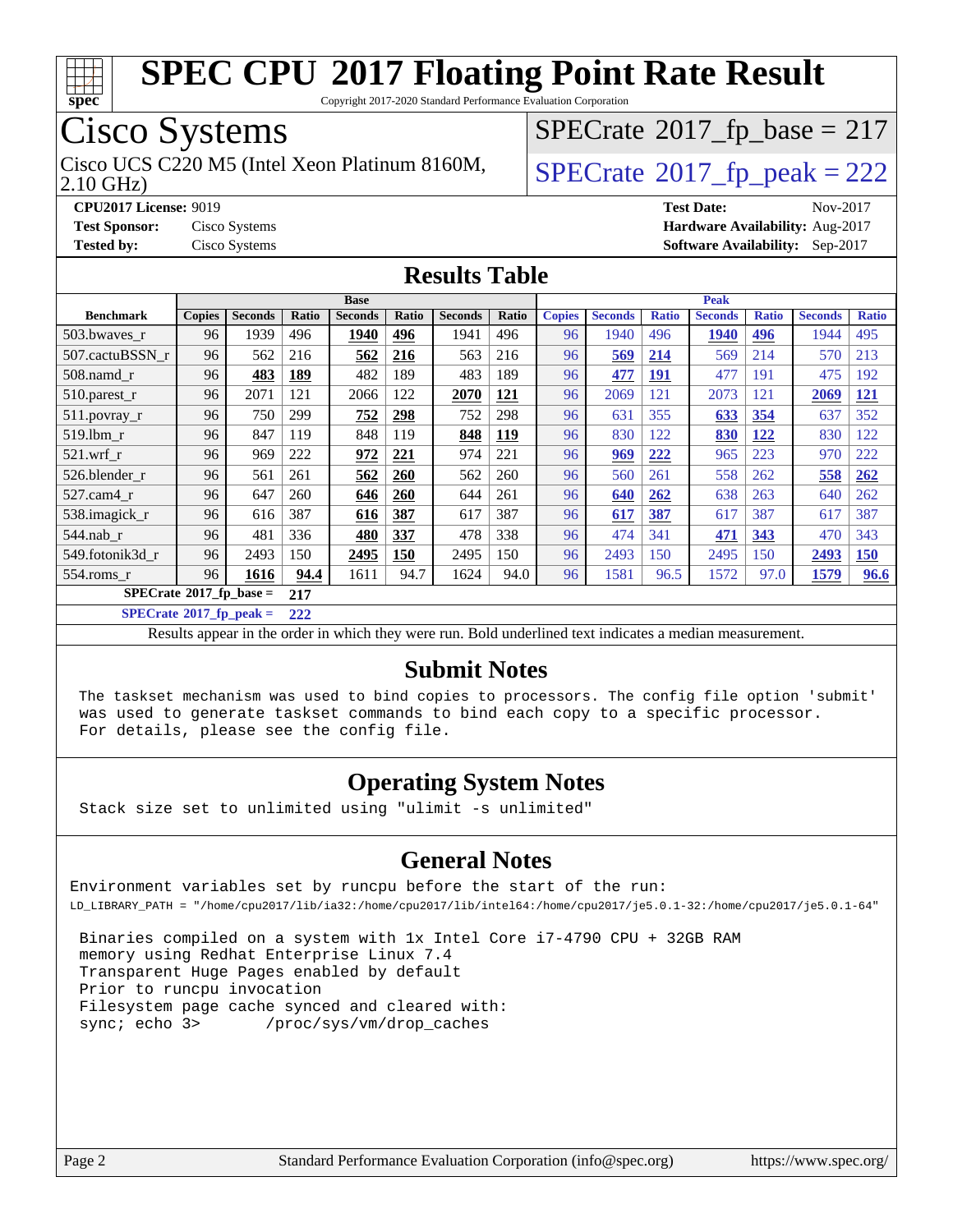

Copyright 2017-2020 Standard Performance Evaluation Corporation

### Cisco Systems

2.10 GHz) Cisco UCS C220 M5 (Intel Xeon Platinum 8160M,  $SPECrate@2017_fp\_peak = 222$  $SPECrate@2017_fp\_peak = 222$ 

 $SPECTate$ <sup>®</sup>[2017\\_fp\\_base =](http://www.spec.org/auto/cpu2017/Docs/result-fields.html#SPECrate2017fpbase) 217

**[CPU2017 License:](http://www.spec.org/auto/cpu2017/Docs/result-fields.html#CPU2017License)** 9019 **[Test Date:](http://www.spec.org/auto/cpu2017/Docs/result-fields.html#TestDate)** Nov-2017 **[Test Sponsor:](http://www.spec.org/auto/cpu2017/Docs/result-fields.html#TestSponsor)** Cisco Systems **[Hardware Availability:](http://www.spec.org/auto/cpu2017/Docs/result-fields.html#HardwareAvailability)** Aug-2017 **[Tested by:](http://www.spec.org/auto/cpu2017/Docs/result-fields.html#Testedby)** Cisco Systems **[Software Availability:](http://www.spec.org/auto/cpu2017/Docs/result-fields.html#SoftwareAvailability)** Sep-2017

#### **[Platform Notes](http://www.spec.org/auto/cpu2017/Docs/result-fields.html#PlatformNotes)**

Page 3 Standard Performance Evaluation Corporation [\(info@spec.org\)](mailto:info@spec.org) <https://www.spec.org/> BIOS Settings: Intel HyperThreading Technology set to Enabled CPU performance set to Enterprise Power Performance Tuning set to OS SNC set to Enabled IMC Interleaving set to 1-way Interleave Patrol Scrub set to Disabled Sysinfo program /home/cpu2017/bin/sysinfo Rev: r5797 of 2017-06-14 96c45e4568ad54c135fd618bcc091c0f running on linux-ox2h Sun Nov 19 03:37:14 2017 SUT (System Under Test) info as seen by some common utilities. For more information on this section, see <https://www.spec.org/cpu2017/Docs/config.html#sysinfo> From /proc/cpuinfo model name : Intel(R) Xeon(R) Platinum 8160M CPU @ 2.10GHz 2 "physical id"s (chips) 96 "processors" cores, siblings (Caution: counting these is hw and system dependent. The following excerpts from /proc/cpuinfo might not be reliable. Use with caution.) cpu cores : 24 siblings : 48 physical 0: cores 0 1 2 3 4 5 8 9 10 11 12 13 16 17 18 19 20 21 24 25 26 27 28 29 physical 1: cores 0 1 2 3 4 5 8 9 10 11 12 13 16 17 18 19 20 21 24 25 26 27 28 29 From lscpu: Architecture: x86\_64<br>
CPU op-mode(s): 32-bit, 64-bit CPU op-mode $(s):$ Byte Order: Little Endian CPU(s): 96 On-line CPU(s) list: 0-95 Thread(s) per core: 2 Core(s) per socket: 24 Socket(s): 2 NUMA node(s): 4 Vendor ID: GenuineIntel CPU family: 6 Model: 85 Model name: Intel(R) Xeon(R) Platinum 8160M CPU @ 2.10GHz Stepping: 4 CPU MHz: 1930.524 CPU max MHz: 3700.0000 CPU min MHz: 1000.0000 BogoMIPS: 4190.12 Virtualization: VT-x L1d cache: 32K **(Continued on next page)**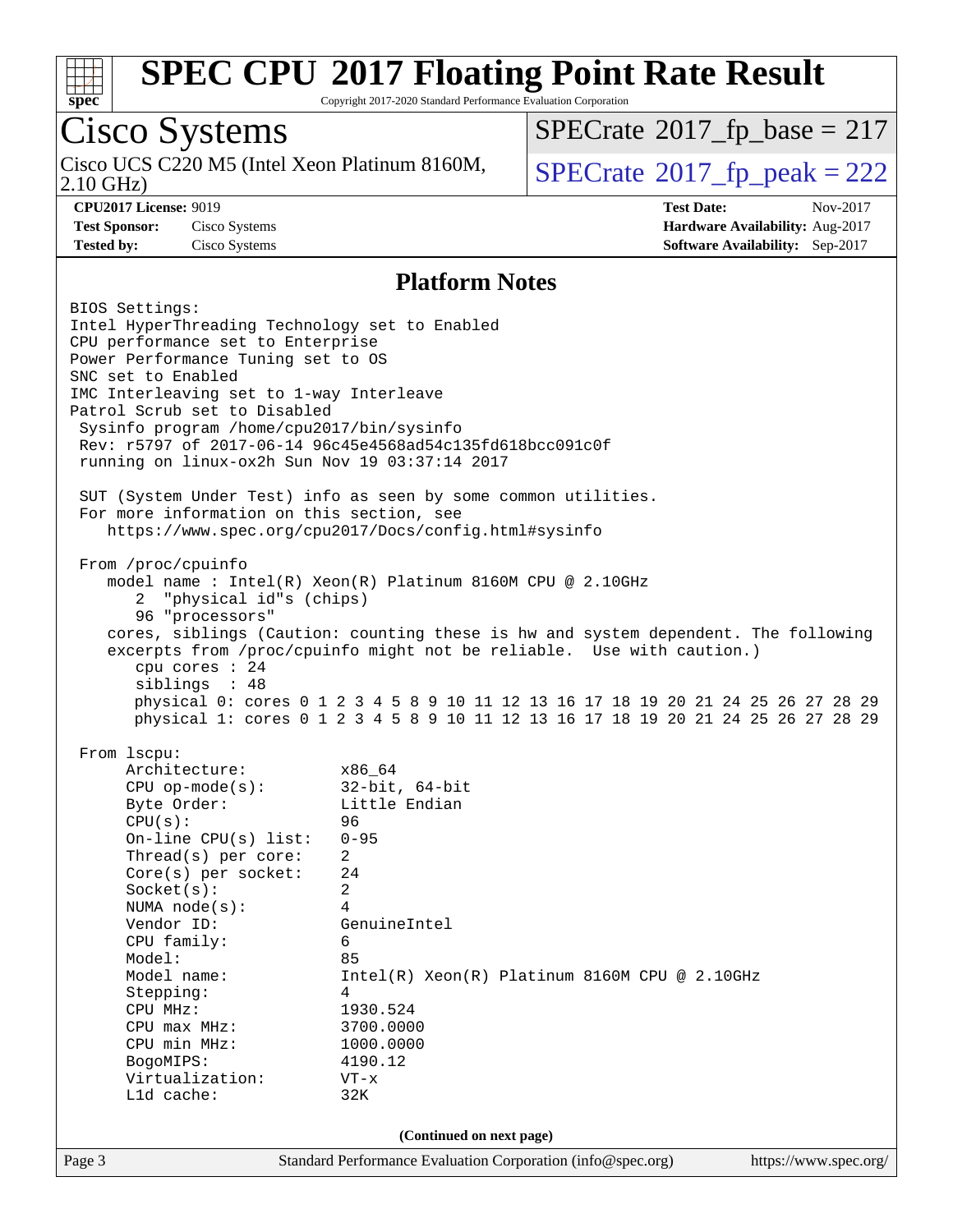

Copyright 2017-2020 Standard Performance Evaluation Corporation

Cisco Systems Cisco UCS C220 M5 (Intel Xeon Platinum 8160M,<br>2.10 GHz)  $SPECTate<sup>®</sup>2017_fp_peak = 222$  $SPECTate<sup>®</sup>2017_fp_peak = 222$  $SPECTate<sup>®</sup>2017_fp_peak = 222$  $SPECTate$ <sup>®</sup>[2017\\_fp\\_base =](http://www.spec.org/auto/cpu2017/Docs/result-fields.html#SPECrate2017fpbase) 217 **[CPU2017 License:](http://www.spec.org/auto/cpu2017/Docs/result-fields.html#CPU2017License)** 9019 **[Test Date:](http://www.spec.org/auto/cpu2017/Docs/result-fields.html#TestDate)** Nov-2017 **[Test Sponsor:](http://www.spec.org/auto/cpu2017/Docs/result-fields.html#TestSponsor)** Cisco Systems **[Hardware Availability:](http://www.spec.org/auto/cpu2017/Docs/result-fields.html#HardwareAvailability)** Aug-2017 **[Tested by:](http://www.spec.org/auto/cpu2017/Docs/result-fields.html#Testedby)** Cisco Systems **[Software Availability:](http://www.spec.org/auto/cpu2017/Docs/result-fields.html#SoftwareAvailability)** Sep-2017 **[Platform Notes \(Continued\)](http://www.spec.org/auto/cpu2017/Docs/result-fields.html#PlatformNotes)** L1i cache: 32K L2 cache: 1024K L3 cache: 33792K NUMA node0 CPU(s): 0-2,6-8,12-14,18-20,48-50,54-56,60-62,66-68 NUMA node1 CPU(s): 3-5,9-11,15-17,21-23,51-53,57-59,63-65,69-71 NUMA node2 CPU(s): 24-26,30-32,36-38,42-44,72-74,78-80,84-86,90-92 NUMA node3 CPU(s): 27-29,33-35,39-41,45-47,75-77,81-83,87-89,93-95 Flags: fpu vme de pse tsc msr pae mce cx8 apic sep mtrr pge mca cmov pat pse36 clflush dts acpi mmx fxsr sse sse2 ss ht tm pbe syscall nx pdpe1gb rdtscp lm constant\_tsc art arch\_perfmon pebs bts rep\_good nopl xtopology nonstop\_tsc aperfmperf eagerfpu pni pclmulqdq dtes64 monitor ds\_cpl vmx smx est tm2 ssse3 sdbg fma cx16 xtpr pdcm pcid dca sse4\_1 sse4\_2 x2apic movbe popcnt tsc\_deadline\_timer aes xsave avx f16c rdrand lahf\_lm abm 3dnowprefetch ida arat epb pln pts dtherm hwp hwp\_act\_window hwp\_epp hwp\_pkg\_req intel\_pt tpr\_shadow vnmi flexpriority ept vpid fsgsbase tsc\_adjust bmi1 hle avx2 smep bmi2 erms invpcid rtm cqm mpx avx512f avx512dq rdseed adx smap clflushopt clwb avx512cd avx512bw avx512vl xsaveopt xsavec xgetbv1 cqm\_llc cqm\_occup\_llc /proc/cpuinfo cache data cache size : 33792 KB From numactl --hardware WARNING: a numactl 'node' might or might not correspond to a physical chip. available: 4 nodes (0-3) node 0 cpus: 0 1 2 6 7 8 12 13 14 18 19 20 48 49 50 54 55 56 60 61 62 66 67 68 node 0 size: 95258 MB node 0 free: 94839 MB node 1 cpus: 3 4 5 9 10 11 15 16 17 21 22 23 51 52 53 57 58 59 63 64 65 69 70 71 node 1 size: 96760 MB node 1 free: 96453 MB node 2 cpus: 24 25 26 30 31 32 36 37 38 42 43 44 72 73 74 78 79 80 84 85 86 90 91 92 node 2 size: 96760 MB node 2 free: 96263 MB node 3 cpus: 27 28 29 33 34 35 39 40 41 45 46 47 75 76 77 81 82 83 87 88 89 93 94 95 node 3 size: 96624 MB node 3 free: 96226 MB node distances: node 0 1 2 3 0: 10 11 21 21 1: 11 10 21 21 2: 21 21 10 11 3: 21 21 11 10 From /proc/meminfo MemTotal: 394653072 kB HugePages\_Total: 0 Hugepagesize: 2048 kB **(Continued on next page)**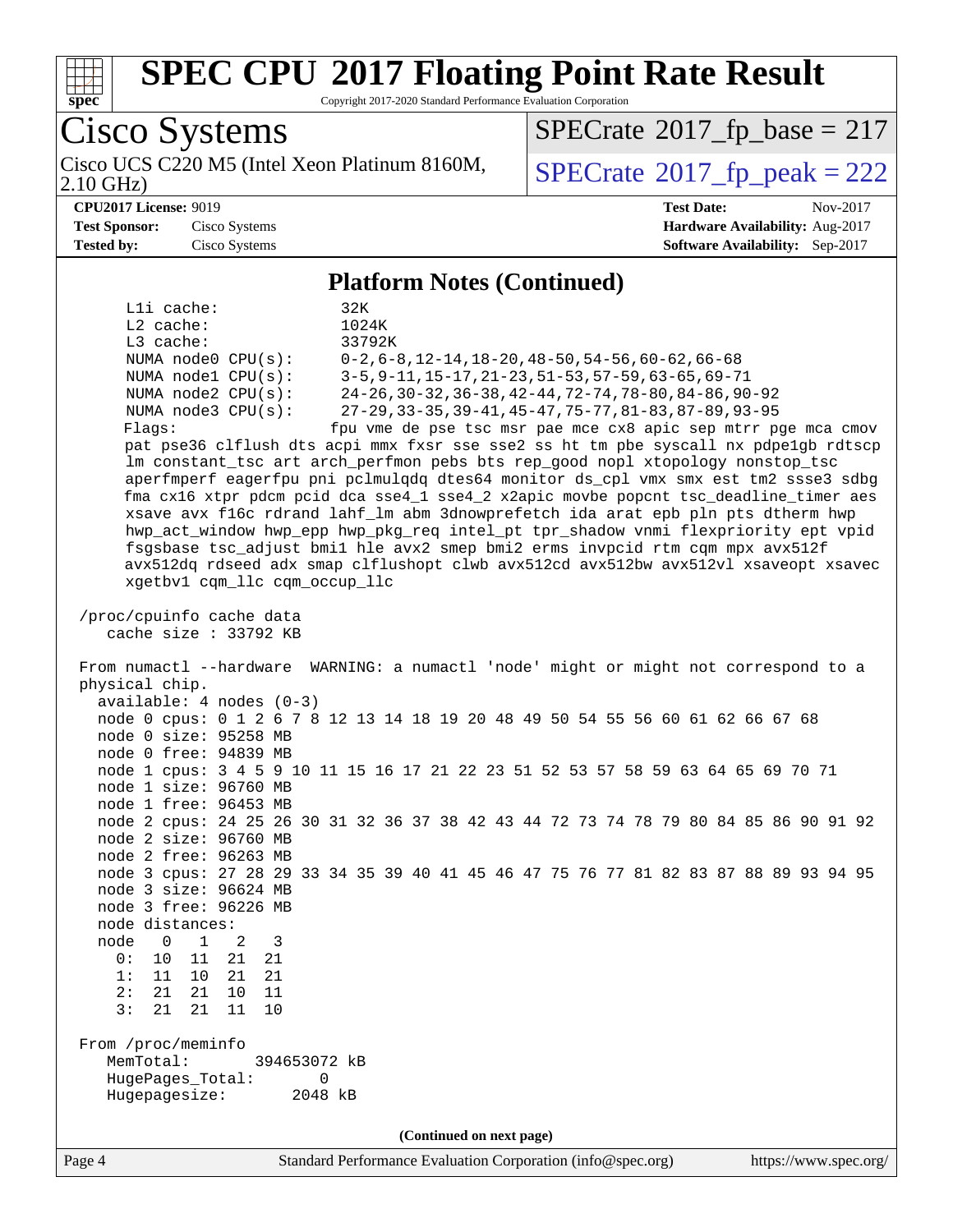

Copyright 2017-2020 Standard Performance Evaluation Corporation

Cisco Systems 2.10 GHz) Cisco UCS C220 M5 (Intel Xeon Platinum 8160M,  $SPECrate@2017_fp\_peak = 222$  $SPECrate@2017_fp\_peak = 222$  $SPECTate$ <sup>®</sup>[2017\\_fp\\_base =](http://www.spec.org/auto/cpu2017/Docs/result-fields.html#SPECrate2017fpbase) 217 **[CPU2017 License:](http://www.spec.org/auto/cpu2017/Docs/result-fields.html#CPU2017License)** 9019 **[Test Date:](http://www.spec.org/auto/cpu2017/Docs/result-fields.html#TestDate)** Nov-2017 **[Test Sponsor:](http://www.spec.org/auto/cpu2017/Docs/result-fields.html#TestSponsor)** Cisco Systems **[Hardware Availability:](http://www.spec.org/auto/cpu2017/Docs/result-fields.html#HardwareAvailability)** Aug-2017 **[Tested by:](http://www.spec.org/auto/cpu2017/Docs/result-fields.html#Testedby)** Cisco Systems **[Software Availability:](http://www.spec.org/auto/cpu2017/Docs/result-fields.html#SoftwareAvailability)** Sep-2017 **[Platform Notes \(Continued\)](http://www.spec.org/auto/cpu2017/Docs/result-fields.html#PlatformNotes)** /usr/bin/lsb\_release -d SUSE Linux Enterprise Server 12 SP2 From /etc/\*release\* /etc/\*version\* SuSE-release: SUSE Linux Enterprise Server 12 (x86\_64) VERSION = 12 PATCHLEVEL = 2 # This file is deprecated and will be removed in a future service pack or release. # Please check /etc/os-release for details about this release. os-release: NAME="SLES" VERSION="12-SP2" VERSION\_ID="12.2" PRETTY\_NAME="SUSE Linux Enterprise Server 12 SP2" ID="sles" ANSI\_COLOR="0;32" CPE\_NAME="cpe:/o:suse:sles:12:sp2" uname -a: Linux linux-ox2h 4.4.21-69-default #1 SMP Tue Oct 25 10:58:20 UTC 2016 (9464f67) x86\_64 x86\_64 x86\_64 GNU/Linux run-level 3 Nov 17 19:46 SPEC is set to: /home/cpu2017<br>Filesystem Type Size Type Size Used Avail Use% Mounted on /dev/sdb5 xfs 317G 58G 259G 19% /home Additional information from dmidecode follows. WARNING: Use caution when you interpret this section. The 'dmidecode' program reads system data which is "intended to allow hardware to be accurately determined", but the intent may not be met, as there are frequent changes to hardware, firmware, and the "DMTF SMBIOS" standard. BIOS Cisco Systems, Inc. C220M5.3.1.1d.0.0615170645 06/15/2017 Memory: 24x 0xCE00 M393A2G40EB2-CTD 16 GB 2 rank 2666 (End of data from sysinfo program) **[Compiler Version Notes](http://www.spec.org/auto/cpu2017/Docs/result-fields.html#CompilerVersionNotes)** ============================================================================== C | 519.lbm\_r(base, peak) 538.imagick\_r(base, peak) | 544.nab\_r(base, peak)

------------------------------------------------------------------------------

**(Continued on next page)**

Page 5 Standard Performance Evaluation Corporation [\(info@spec.org\)](mailto:info@spec.org) <https://www.spec.org/>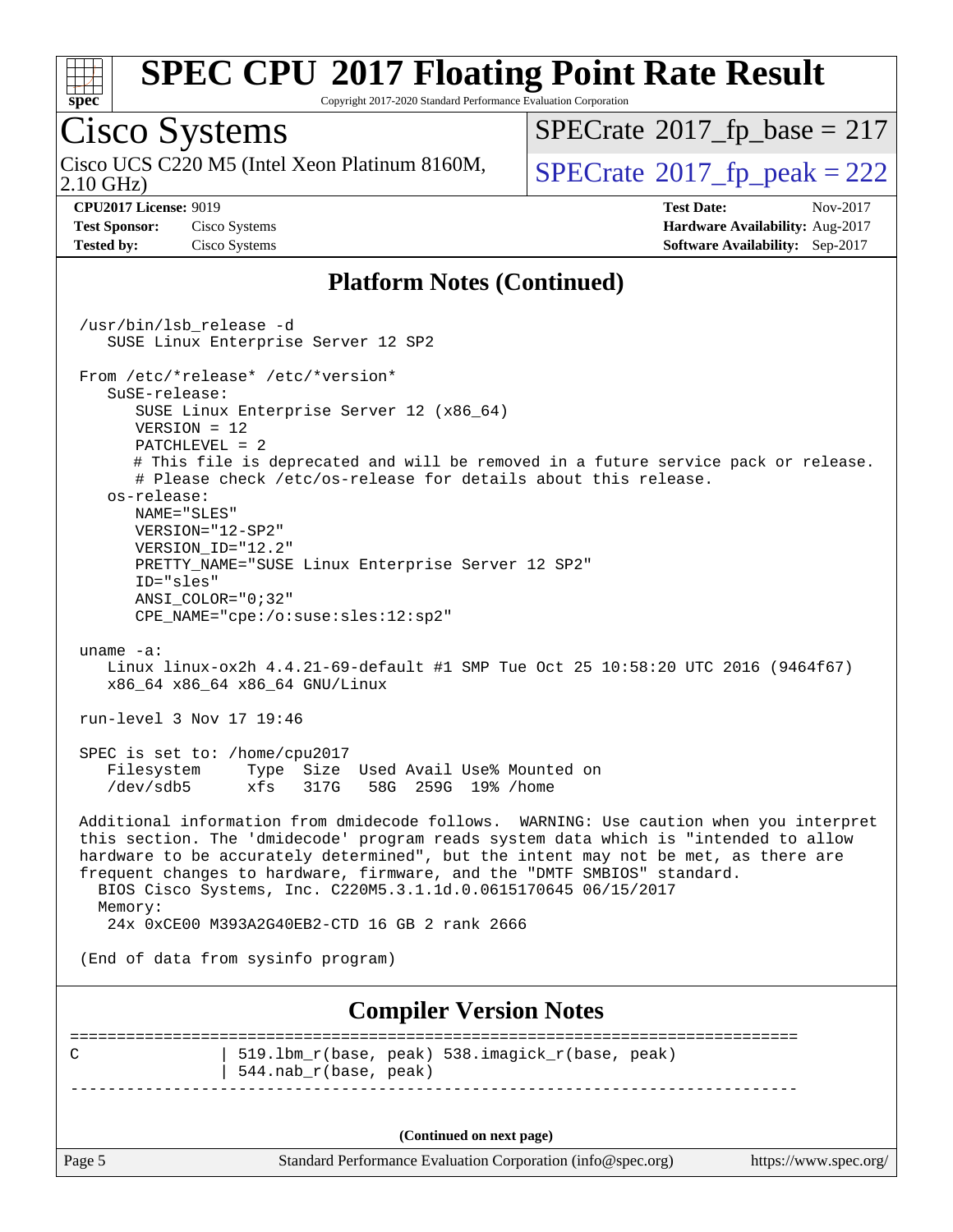|  | spe | Ľ |  |
|--|-----|---|--|

Copyright 2017-2020 Standard Performance Evaluation Corporation

| Cisco Systems                                                                                                                                  | $SPECTate$ <sup>®</sup> 2017_fp_base = 217                                                                 |
|------------------------------------------------------------------------------------------------------------------------------------------------|------------------------------------------------------------------------------------------------------------|
| Cisco UCS C220 M5 (Intel Xeon Platinum 8160M,<br>$2.10$ GHz)                                                                                   | $SPECTate@2017fr peak = 222$                                                                               |
| <b>CPU2017 License: 9019</b><br><b>Test Sponsor:</b><br>Cisco Systems<br>Cisco Systems<br><b>Tested by:</b>                                    | <b>Test Date:</b><br>Nov-2017<br>Hardware Availability: Aug-2017<br><b>Software Availability:</b> Sep-2017 |
| <b>Compiler Version Notes (Continued)</b>                                                                                                      |                                                                                                            |
| icc (ICC) 18.0.0 20170811<br>Copyright (C) 1985-2017 Intel Corporation. All rights reserved.                                                   |                                                                                                            |
| 508.namd_r(base, peak) 510.parest_r(base, peak)<br>$C++$                                                                                       |                                                                                                            |
| icpc (ICC) 18.0.0 20170811<br>Copyright (C) 1985-2017 Intel Corporation. All rights reserved.<br>---------------                               |                                                                                                            |
| C++, C $ 511.povray_r(base, peak) 526.blender_r(base, peak)$                                                                                   |                                                                                                            |
| icpc (ICC) 18.0.0 20170811<br>Copyright (C) 1985-2017 Intel Corporation. All rights reserved.<br>icc (ICC) 18.0.0 20170811                     |                                                                                                            |
| Copyright (C) 1985-2017 Intel Corporation. All rights reserved.                                                                                |                                                                                                            |
| $C++$ , C, Fortran   507.cactuBSSN_r(base, peak)                                                                                               |                                                                                                            |
| icpc (ICC) 18.0.0 20170811<br>Copyright (C) 1985-2017 Intel Corporation. All rights reserved.<br>icc (ICC) 18.0.0 20170811                     |                                                                                                            |
| Copyright (C) 1985-2017 Intel Corporation.<br>ifort (IFORT) 18.0.0 20170811<br>Copyright (C) 1985-2017 Intel Corporation. All rights reserved. | All rights reserved.                                                                                       |
| .----------------------------------                                                                                                            |                                                                                                            |
| 503.bwaves_r(base, peak) 549.fotonik3d_r(base, peak)<br>Fortran<br>554.roms_r(base, peak)                                                      |                                                                                                            |
| ifort (IFORT) 18.0.0 20170811<br>Copyright (C) 1985-2017 Intel Corporation. All rights reserved.                                               |                                                                                                            |
| Fortran, C   521.wrf_r(base, peak) $527$ .cam4_r(base, peak)                                                                                   |                                                                                                            |
| ifort (IFORT) 18.0.0 20170811<br>Copyright (C) 1985-2017 Intel Corporation. All rights reserved.<br>icc (ICC) 18.0.0 20170811                  |                                                                                                            |
| Copyright (C) 1985-2017 Intel Corporation. All rights reserved.                                                                                |                                                                                                            |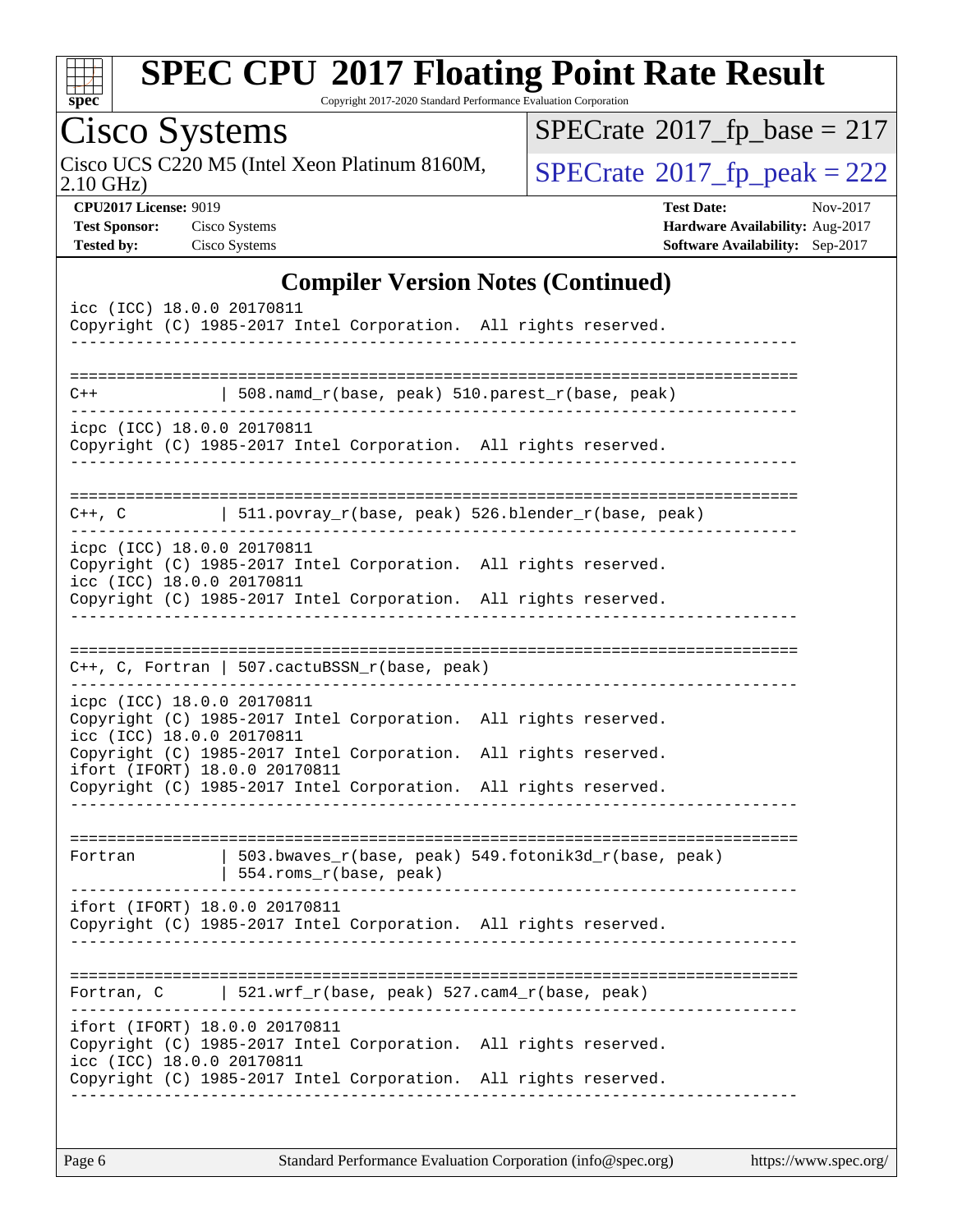

Copyright 2017-2020 Standard Performance Evaluation Corporation

### Cisco Systems

Cisco UCS C220 M5 (Intel Xeon Platinum 8160M,  $SPECrate@2017_fp\_peak = 222$  $SPECrate@2017_fp\_peak = 222$ 

 $SPECTate$ <sup>®</sup>[2017\\_fp\\_base =](http://www.spec.org/auto/cpu2017/Docs/result-fields.html#SPECrate2017fpbase) 217

2.10 GHz)

**[CPU2017 License:](http://www.spec.org/auto/cpu2017/Docs/result-fields.html#CPU2017License)** 9019 **[Test Date:](http://www.spec.org/auto/cpu2017/Docs/result-fields.html#TestDate)** Nov-2017 **[Test Sponsor:](http://www.spec.org/auto/cpu2017/Docs/result-fields.html#TestSponsor)** Cisco Systems **[Hardware Availability:](http://www.spec.org/auto/cpu2017/Docs/result-fields.html#HardwareAvailability)** Aug-2017 **[Tested by:](http://www.spec.org/auto/cpu2017/Docs/result-fields.html#Testedby)** Cisco Systems **[Software Availability:](http://www.spec.org/auto/cpu2017/Docs/result-fields.html#SoftwareAvailability)** Sep-2017

#### **[Base Compiler Invocation](http://www.spec.org/auto/cpu2017/Docs/result-fields.html#BaseCompilerInvocation)**

[C benchmarks](http://www.spec.org/auto/cpu2017/Docs/result-fields.html#Cbenchmarks):

[icc](http://www.spec.org/cpu2017/results/res2017q4/cpu2017-20171128-01133.flags.html#user_CCbase_intel_icc_18.0_66fc1ee009f7361af1fbd72ca7dcefbb700085f36577c54f309893dd4ec40d12360134090235512931783d35fd58c0460139e722d5067c5574d8eaf2b3e37e92)

[C++ benchmarks](http://www.spec.org/auto/cpu2017/Docs/result-fields.html#CXXbenchmarks): [icpc](http://www.spec.org/cpu2017/results/res2017q4/cpu2017-20171128-01133.flags.html#user_CXXbase_intel_icpc_18.0_c510b6838c7f56d33e37e94d029a35b4a7bccf4766a728ee175e80a419847e808290a9b78be685c44ab727ea267ec2f070ec5dc83b407c0218cded6866a35d07)

[Fortran benchmarks:](http://www.spec.org/auto/cpu2017/Docs/result-fields.html#Fortranbenchmarks) [ifort](http://www.spec.org/cpu2017/results/res2017q4/cpu2017-20171128-01133.flags.html#user_FCbase_intel_ifort_18.0_8111460550e3ca792625aed983ce982f94888b8b503583aa7ba2b8303487b4d8a21a13e7191a45c5fd58ff318f48f9492884d4413fa793fd88dd292cad7027ca)

[Benchmarks using both Fortran and C](http://www.spec.org/auto/cpu2017/Docs/result-fields.html#BenchmarksusingbothFortranandC): [ifort](http://www.spec.org/cpu2017/results/res2017q4/cpu2017-20171128-01133.flags.html#user_CC_FCbase_intel_ifort_18.0_8111460550e3ca792625aed983ce982f94888b8b503583aa7ba2b8303487b4d8a21a13e7191a45c5fd58ff318f48f9492884d4413fa793fd88dd292cad7027ca) [icc](http://www.spec.org/cpu2017/results/res2017q4/cpu2017-20171128-01133.flags.html#user_CC_FCbase_intel_icc_18.0_66fc1ee009f7361af1fbd72ca7dcefbb700085f36577c54f309893dd4ec40d12360134090235512931783d35fd58c0460139e722d5067c5574d8eaf2b3e37e92)

[Benchmarks using both C and C++:](http://www.spec.org/auto/cpu2017/Docs/result-fields.html#BenchmarksusingbothCandCXX) [icpc](http://www.spec.org/cpu2017/results/res2017q4/cpu2017-20171128-01133.flags.html#user_CC_CXXbase_intel_icpc_18.0_c510b6838c7f56d33e37e94d029a35b4a7bccf4766a728ee175e80a419847e808290a9b78be685c44ab727ea267ec2f070ec5dc83b407c0218cded6866a35d07) [icc](http://www.spec.org/cpu2017/results/res2017q4/cpu2017-20171128-01133.flags.html#user_CC_CXXbase_intel_icc_18.0_66fc1ee009f7361af1fbd72ca7dcefbb700085f36577c54f309893dd4ec40d12360134090235512931783d35fd58c0460139e722d5067c5574d8eaf2b3e37e92)

[Benchmarks using Fortran, C, and C++](http://www.spec.org/auto/cpu2017/Docs/result-fields.html#BenchmarksusingFortranCandCXX): [icpc](http://www.spec.org/cpu2017/results/res2017q4/cpu2017-20171128-01133.flags.html#user_CC_CXX_FCbase_intel_icpc_18.0_c510b6838c7f56d33e37e94d029a35b4a7bccf4766a728ee175e80a419847e808290a9b78be685c44ab727ea267ec2f070ec5dc83b407c0218cded6866a35d07) [icc](http://www.spec.org/cpu2017/results/res2017q4/cpu2017-20171128-01133.flags.html#user_CC_CXX_FCbase_intel_icc_18.0_66fc1ee009f7361af1fbd72ca7dcefbb700085f36577c54f309893dd4ec40d12360134090235512931783d35fd58c0460139e722d5067c5574d8eaf2b3e37e92) [ifort](http://www.spec.org/cpu2017/results/res2017q4/cpu2017-20171128-01133.flags.html#user_CC_CXX_FCbase_intel_ifort_18.0_8111460550e3ca792625aed983ce982f94888b8b503583aa7ba2b8303487b4d8a21a13e7191a45c5fd58ff318f48f9492884d4413fa793fd88dd292cad7027ca)

#### **[Base Portability Flags](http://www.spec.org/auto/cpu2017/Docs/result-fields.html#BasePortabilityFlags)**

 503.bwaves\_r: [-DSPEC\\_LP64](http://www.spec.org/cpu2017/results/res2017q4/cpu2017-20171128-01133.flags.html#suite_basePORTABILITY503_bwaves_r_DSPEC_LP64) 507.cactuBSSN\_r: [-DSPEC\\_LP64](http://www.spec.org/cpu2017/results/res2017q4/cpu2017-20171128-01133.flags.html#suite_basePORTABILITY507_cactuBSSN_r_DSPEC_LP64) 508.namd\_r: [-DSPEC\\_LP64](http://www.spec.org/cpu2017/results/res2017q4/cpu2017-20171128-01133.flags.html#suite_basePORTABILITY508_namd_r_DSPEC_LP64) 510.parest\_r: [-DSPEC\\_LP64](http://www.spec.org/cpu2017/results/res2017q4/cpu2017-20171128-01133.flags.html#suite_basePORTABILITY510_parest_r_DSPEC_LP64) 511.povray\_r: [-DSPEC\\_LP64](http://www.spec.org/cpu2017/results/res2017q4/cpu2017-20171128-01133.flags.html#suite_basePORTABILITY511_povray_r_DSPEC_LP64) 519.lbm\_r: [-DSPEC\\_LP64](http://www.spec.org/cpu2017/results/res2017q4/cpu2017-20171128-01133.flags.html#suite_basePORTABILITY519_lbm_r_DSPEC_LP64) 521.wrf\_r: [-DSPEC\\_LP64](http://www.spec.org/cpu2017/results/res2017q4/cpu2017-20171128-01133.flags.html#suite_basePORTABILITY521_wrf_r_DSPEC_LP64) [-DSPEC\\_CASE\\_FLAG](http://www.spec.org/cpu2017/results/res2017q4/cpu2017-20171128-01133.flags.html#b521.wrf_r_baseCPORTABILITY_DSPEC_CASE_FLAG) [-convert big\\_endian](http://www.spec.org/cpu2017/results/res2017q4/cpu2017-20171128-01133.flags.html#user_baseFPORTABILITY521_wrf_r_convert_big_endian_c3194028bc08c63ac5d04de18c48ce6d347e4e562e8892b8bdbdc0214820426deb8554edfa529a3fb25a586e65a3d812c835984020483e7e73212c4d31a38223) 526.blender\_r: [-DSPEC\\_LP64](http://www.spec.org/cpu2017/results/res2017q4/cpu2017-20171128-01133.flags.html#suite_basePORTABILITY526_blender_r_DSPEC_LP64) [-DSPEC\\_LINUX](http://www.spec.org/cpu2017/results/res2017q4/cpu2017-20171128-01133.flags.html#b526.blender_r_baseCPORTABILITY_DSPEC_LINUX) [-funsigned-char](http://www.spec.org/cpu2017/results/res2017q4/cpu2017-20171128-01133.flags.html#user_baseCPORTABILITY526_blender_r_force_uchar_40c60f00ab013830e2dd6774aeded3ff59883ba5a1fc5fc14077f794d777847726e2a5858cbc7672e36e1b067e7e5c1d9a74f7176df07886a243d7cc18edfe67) 527.cam4\_r: [-DSPEC\\_LP64](http://www.spec.org/cpu2017/results/res2017q4/cpu2017-20171128-01133.flags.html#suite_basePORTABILITY527_cam4_r_DSPEC_LP64) [-DSPEC\\_CASE\\_FLAG](http://www.spec.org/cpu2017/results/res2017q4/cpu2017-20171128-01133.flags.html#b527.cam4_r_baseCPORTABILITY_DSPEC_CASE_FLAG) 538.imagick\_r: [-DSPEC\\_LP64](http://www.spec.org/cpu2017/results/res2017q4/cpu2017-20171128-01133.flags.html#suite_basePORTABILITY538_imagick_r_DSPEC_LP64) 544.nab\_r: [-DSPEC\\_LP64](http://www.spec.org/cpu2017/results/res2017q4/cpu2017-20171128-01133.flags.html#suite_basePORTABILITY544_nab_r_DSPEC_LP64) 549.fotonik3d\_r: [-DSPEC\\_LP64](http://www.spec.org/cpu2017/results/res2017q4/cpu2017-20171128-01133.flags.html#suite_basePORTABILITY549_fotonik3d_r_DSPEC_LP64) 554.roms\_r: [-DSPEC\\_LP64](http://www.spec.org/cpu2017/results/res2017q4/cpu2017-20171128-01133.flags.html#suite_basePORTABILITY554_roms_r_DSPEC_LP64)

### **[Base Optimization Flags](http://www.spec.org/auto/cpu2017/Docs/result-fields.html#BaseOptimizationFlags)**

[C benchmarks](http://www.spec.org/auto/cpu2017/Docs/result-fields.html#Cbenchmarks):

[-xCORE-AVX2](http://www.spec.org/cpu2017/results/res2017q4/cpu2017-20171128-01133.flags.html#user_CCbase_f-xCORE-AVX2) [-ipo](http://www.spec.org/cpu2017/results/res2017q4/cpu2017-20171128-01133.flags.html#user_CCbase_f-ipo) [-O3](http://www.spec.org/cpu2017/results/res2017q4/cpu2017-20171128-01133.flags.html#user_CCbase_f-O3) [-no-prec-div](http://www.spec.org/cpu2017/results/res2017q4/cpu2017-20171128-01133.flags.html#user_CCbase_f-no-prec-div) [-qopt-prefetch](http://www.spec.org/cpu2017/results/res2017q4/cpu2017-20171128-01133.flags.html#user_CCbase_f-qopt-prefetch) [-ffinite-math-only](http://www.spec.org/cpu2017/results/res2017q4/cpu2017-20171128-01133.flags.html#user_CCbase_f_finite_math_only_cb91587bd2077682c4b38af759c288ed7c732db004271a9512da14a4f8007909a5f1427ecbf1a0fb78ff2a814402c6114ac565ca162485bbcae155b5e4258871) [-qopt-mem-layout-trans=3](http://www.spec.org/cpu2017/results/res2017q4/cpu2017-20171128-01133.flags.html#user_CCbase_f-qopt-mem-layout-trans_de80db37974c74b1f0e20d883f0b675c88c3b01e9d123adea9b28688d64333345fb62bc4a798493513fdb68f60282f9a726aa07f478b2f7113531aecce732043)

[C++ benchmarks:](http://www.spec.org/auto/cpu2017/Docs/result-fields.html#CXXbenchmarks) [-xCORE-AVX2](http://www.spec.org/cpu2017/results/res2017q4/cpu2017-20171128-01133.flags.html#user_CXXbase_f-xCORE-AVX2) [-ipo](http://www.spec.org/cpu2017/results/res2017q4/cpu2017-20171128-01133.flags.html#user_CXXbase_f-ipo) [-O3](http://www.spec.org/cpu2017/results/res2017q4/cpu2017-20171128-01133.flags.html#user_CXXbase_f-O3) [-no-prec-div](http://www.spec.org/cpu2017/results/res2017q4/cpu2017-20171128-01133.flags.html#user_CXXbase_f-no-prec-div) [-qopt-prefetch](http://www.spec.org/cpu2017/results/res2017q4/cpu2017-20171128-01133.flags.html#user_CXXbase_f-qopt-prefetch) [-ffinite-math-only](http://www.spec.org/cpu2017/results/res2017q4/cpu2017-20171128-01133.flags.html#user_CXXbase_f_finite_math_only_cb91587bd2077682c4b38af759c288ed7c732db004271a9512da14a4f8007909a5f1427ecbf1a0fb78ff2a814402c6114ac565ca162485bbcae155b5e4258871)

**(Continued on next page)**

spec.org) <https://www.spec.org/>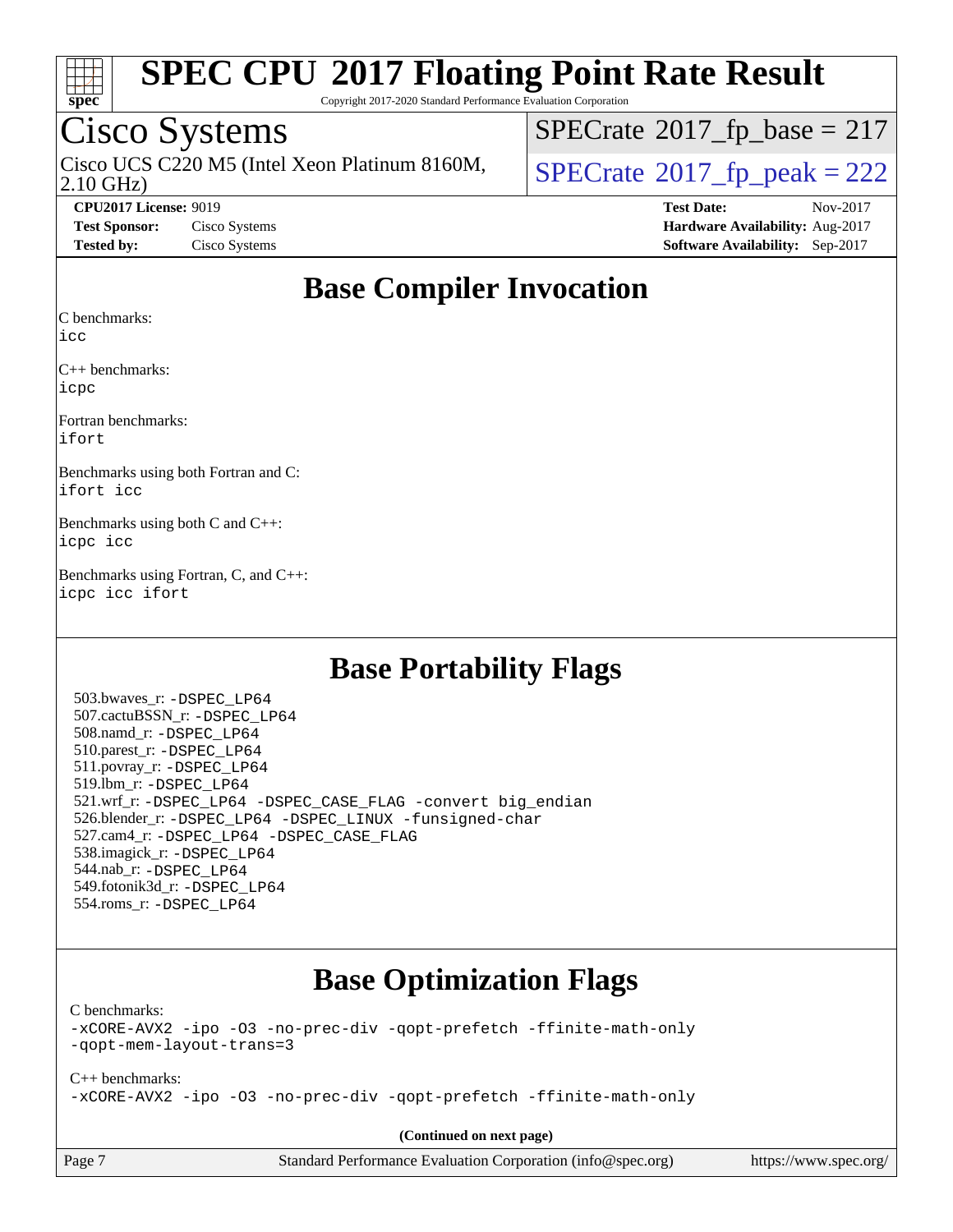

Copyright 2017-2020 Standard Performance Evaluation Corporation

### Cisco Systems

2.10 GHz) Cisco UCS C220 M5 (Intel Xeon Platinum 8160M,  $\big|$  [SPECrate](http://www.spec.org/auto/cpu2017/Docs/result-fields.html#SPECrate2017fppeak)®[2017\\_fp\\_peak = 2](http://www.spec.org/auto/cpu2017/Docs/result-fields.html#SPECrate2017fppeak)22

 $SPECTate$ <sup>®</sup>[2017\\_fp\\_base =](http://www.spec.org/auto/cpu2017/Docs/result-fields.html#SPECrate2017fpbase) 217

**[Test Sponsor:](http://www.spec.org/auto/cpu2017/Docs/result-fields.html#TestSponsor)** Cisco Systems **[Hardware Availability:](http://www.spec.org/auto/cpu2017/Docs/result-fields.html#HardwareAvailability)** Aug-2017 **[Tested by:](http://www.spec.org/auto/cpu2017/Docs/result-fields.html#Testedby)** Cisco Systems **[Software Availability:](http://www.spec.org/auto/cpu2017/Docs/result-fields.html#SoftwareAvailability)** Sep-2017

**[CPU2017 License:](http://www.spec.org/auto/cpu2017/Docs/result-fields.html#CPU2017License)** 9019 **[Test Date:](http://www.spec.org/auto/cpu2017/Docs/result-fields.html#TestDate)** Nov-2017

### **[Base Optimization Flags \(Continued\)](http://www.spec.org/auto/cpu2017/Docs/result-fields.html#BaseOptimizationFlags)**

[C++ benchmarks](http://www.spec.org/auto/cpu2017/Docs/result-fields.html#CXXbenchmarks) (continued): [-qopt-mem-layout-trans=3](http://www.spec.org/cpu2017/results/res2017q4/cpu2017-20171128-01133.flags.html#user_CXXbase_f-qopt-mem-layout-trans_de80db37974c74b1f0e20d883f0b675c88c3b01e9d123adea9b28688d64333345fb62bc4a798493513fdb68f60282f9a726aa07f478b2f7113531aecce732043)

[Fortran benchmarks](http://www.spec.org/auto/cpu2017/Docs/result-fields.html#Fortranbenchmarks):

[-xCORE-AVX2](http://www.spec.org/cpu2017/results/res2017q4/cpu2017-20171128-01133.flags.html#user_FCbase_f-xCORE-AVX2) [-ipo](http://www.spec.org/cpu2017/results/res2017q4/cpu2017-20171128-01133.flags.html#user_FCbase_f-ipo) [-O3](http://www.spec.org/cpu2017/results/res2017q4/cpu2017-20171128-01133.flags.html#user_FCbase_f-O3) [-no-prec-div](http://www.spec.org/cpu2017/results/res2017q4/cpu2017-20171128-01133.flags.html#user_FCbase_f-no-prec-div) [-qopt-prefetch](http://www.spec.org/cpu2017/results/res2017q4/cpu2017-20171128-01133.flags.html#user_FCbase_f-qopt-prefetch) [-ffinite-math-only](http://www.spec.org/cpu2017/results/res2017q4/cpu2017-20171128-01133.flags.html#user_FCbase_f_finite_math_only_cb91587bd2077682c4b38af759c288ed7c732db004271a9512da14a4f8007909a5f1427ecbf1a0fb78ff2a814402c6114ac565ca162485bbcae155b5e4258871) [-qopt-mem-layout-trans=3](http://www.spec.org/cpu2017/results/res2017q4/cpu2017-20171128-01133.flags.html#user_FCbase_f-qopt-mem-layout-trans_de80db37974c74b1f0e20d883f0b675c88c3b01e9d123adea9b28688d64333345fb62bc4a798493513fdb68f60282f9a726aa07f478b2f7113531aecce732043) [-nostandard-realloc-lhs](http://www.spec.org/cpu2017/results/res2017q4/cpu2017-20171128-01133.flags.html#user_FCbase_f_2003_std_realloc_82b4557e90729c0f113870c07e44d33d6f5a304b4f63d4c15d2d0f1fab99f5daaed73bdb9275d9ae411527f28b936061aa8b9c8f2d63842963b95c9dd6426b8a) [-align array32byte](http://www.spec.org/cpu2017/results/res2017q4/cpu2017-20171128-01133.flags.html#user_FCbase_align_array32byte_b982fe038af199962ba9a80c053b8342c548c85b40b8e86eb3cc33dee0d7986a4af373ac2d51c3f7cf710a18d62fdce2948f201cd044323541f22fc0fffc51b6)

[Benchmarks using both Fortran and C](http://www.spec.org/auto/cpu2017/Docs/result-fields.html#BenchmarksusingbothFortranandC):

[-xCORE-AVX2](http://www.spec.org/cpu2017/results/res2017q4/cpu2017-20171128-01133.flags.html#user_CC_FCbase_f-xCORE-AVX2) [-ipo](http://www.spec.org/cpu2017/results/res2017q4/cpu2017-20171128-01133.flags.html#user_CC_FCbase_f-ipo) [-O3](http://www.spec.org/cpu2017/results/res2017q4/cpu2017-20171128-01133.flags.html#user_CC_FCbase_f-O3) [-no-prec-div](http://www.spec.org/cpu2017/results/res2017q4/cpu2017-20171128-01133.flags.html#user_CC_FCbase_f-no-prec-div) [-qopt-prefetch](http://www.spec.org/cpu2017/results/res2017q4/cpu2017-20171128-01133.flags.html#user_CC_FCbase_f-qopt-prefetch) [-ffinite-math-only](http://www.spec.org/cpu2017/results/res2017q4/cpu2017-20171128-01133.flags.html#user_CC_FCbase_f_finite_math_only_cb91587bd2077682c4b38af759c288ed7c732db004271a9512da14a4f8007909a5f1427ecbf1a0fb78ff2a814402c6114ac565ca162485bbcae155b5e4258871) [-qopt-mem-layout-trans=3](http://www.spec.org/cpu2017/results/res2017q4/cpu2017-20171128-01133.flags.html#user_CC_FCbase_f-qopt-mem-layout-trans_de80db37974c74b1f0e20d883f0b675c88c3b01e9d123adea9b28688d64333345fb62bc4a798493513fdb68f60282f9a726aa07f478b2f7113531aecce732043) [-nostandard-realloc-lhs](http://www.spec.org/cpu2017/results/res2017q4/cpu2017-20171128-01133.flags.html#user_CC_FCbase_f_2003_std_realloc_82b4557e90729c0f113870c07e44d33d6f5a304b4f63d4c15d2d0f1fab99f5daaed73bdb9275d9ae411527f28b936061aa8b9c8f2d63842963b95c9dd6426b8a) [-align array32byte](http://www.spec.org/cpu2017/results/res2017q4/cpu2017-20171128-01133.flags.html#user_CC_FCbase_align_array32byte_b982fe038af199962ba9a80c053b8342c548c85b40b8e86eb3cc33dee0d7986a4af373ac2d51c3f7cf710a18d62fdce2948f201cd044323541f22fc0fffc51b6)

#### [Benchmarks using both C and C++](http://www.spec.org/auto/cpu2017/Docs/result-fields.html#BenchmarksusingbothCandCXX): [-xCORE-AVX2](http://www.spec.org/cpu2017/results/res2017q4/cpu2017-20171128-01133.flags.html#user_CC_CXXbase_f-xCORE-AVX2) [-ipo](http://www.spec.org/cpu2017/results/res2017q4/cpu2017-20171128-01133.flags.html#user_CC_CXXbase_f-ipo) [-O3](http://www.spec.org/cpu2017/results/res2017q4/cpu2017-20171128-01133.flags.html#user_CC_CXXbase_f-O3) [-no-prec-div](http://www.spec.org/cpu2017/results/res2017q4/cpu2017-20171128-01133.flags.html#user_CC_CXXbase_f-no-prec-div) [-qopt-prefetch](http://www.spec.org/cpu2017/results/res2017q4/cpu2017-20171128-01133.flags.html#user_CC_CXXbase_f-qopt-prefetch) [-ffinite-math-only](http://www.spec.org/cpu2017/results/res2017q4/cpu2017-20171128-01133.flags.html#user_CC_CXXbase_f_finite_math_only_cb91587bd2077682c4b38af759c288ed7c732db004271a9512da14a4f8007909a5f1427ecbf1a0fb78ff2a814402c6114ac565ca162485bbcae155b5e4258871)

[-qopt-mem-layout-trans=3](http://www.spec.org/cpu2017/results/res2017q4/cpu2017-20171128-01133.flags.html#user_CC_CXXbase_f-qopt-mem-layout-trans_de80db37974c74b1f0e20d883f0b675c88c3b01e9d123adea9b28688d64333345fb62bc4a798493513fdb68f60282f9a726aa07f478b2f7113531aecce732043)

[Benchmarks using Fortran, C, and C++:](http://www.spec.org/auto/cpu2017/Docs/result-fields.html#BenchmarksusingFortranCandCXX)

[-xCORE-AVX2](http://www.spec.org/cpu2017/results/res2017q4/cpu2017-20171128-01133.flags.html#user_CC_CXX_FCbase_f-xCORE-AVX2) [-ipo](http://www.spec.org/cpu2017/results/res2017q4/cpu2017-20171128-01133.flags.html#user_CC_CXX_FCbase_f-ipo) [-O3](http://www.spec.org/cpu2017/results/res2017q4/cpu2017-20171128-01133.flags.html#user_CC_CXX_FCbase_f-O3) [-no-prec-div](http://www.spec.org/cpu2017/results/res2017q4/cpu2017-20171128-01133.flags.html#user_CC_CXX_FCbase_f-no-prec-div) [-qopt-prefetch](http://www.spec.org/cpu2017/results/res2017q4/cpu2017-20171128-01133.flags.html#user_CC_CXX_FCbase_f-qopt-prefetch) [-ffinite-math-only](http://www.spec.org/cpu2017/results/res2017q4/cpu2017-20171128-01133.flags.html#user_CC_CXX_FCbase_f_finite_math_only_cb91587bd2077682c4b38af759c288ed7c732db004271a9512da14a4f8007909a5f1427ecbf1a0fb78ff2a814402c6114ac565ca162485bbcae155b5e4258871) [-qopt-mem-layout-trans=3](http://www.spec.org/cpu2017/results/res2017q4/cpu2017-20171128-01133.flags.html#user_CC_CXX_FCbase_f-qopt-mem-layout-trans_de80db37974c74b1f0e20d883f0b675c88c3b01e9d123adea9b28688d64333345fb62bc4a798493513fdb68f60282f9a726aa07f478b2f7113531aecce732043) [-nostandard-realloc-lhs](http://www.spec.org/cpu2017/results/res2017q4/cpu2017-20171128-01133.flags.html#user_CC_CXX_FCbase_f_2003_std_realloc_82b4557e90729c0f113870c07e44d33d6f5a304b4f63d4c15d2d0f1fab99f5daaed73bdb9275d9ae411527f28b936061aa8b9c8f2d63842963b95c9dd6426b8a) [-align array32byte](http://www.spec.org/cpu2017/results/res2017q4/cpu2017-20171128-01133.flags.html#user_CC_CXX_FCbase_align_array32byte_b982fe038af199962ba9a80c053b8342c548c85b40b8e86eb3cc33dee0d7986a4af373ac2d51c3f7cf710a18d62fdce2948f201cd044323541f22fc0fffc51b6)

#### **[Base Other Flags](http://www.spec.org/auto/cpu2017/Docs/result-fields.html#BaseOtherFlags)**

[C benchmarks](http://www.spec.org/auto/cpu2017/Docs/result-fields.html#Cbenchmarks):  $-m64 - std= c11$  $-m64 - std= c11$ [C++ benchmarks:](http://www.spec.org/auto/cpu2017/Docs/result-fields.html#CXXbenchmarks) [-m64](http://www.spec.org/cpu2017/results/res2017q4/cpu2017-20171128-01133.flags.html#user_CXXbase_intel_intel64_18.0_af43caccfc8ded86e7699f2159af6efc7655f51387b94da716254467f3c01020a5059329e2569e4053f409e7c9202a7efc638f7a6d1ffb3f52dea4a3e31d82ab) [Fortran benchmarks](http://www.spec.org/auto/cpu2017/Docs/result-fields.html#Fortranbenchmarks):  $-m64$ [Benchmarks using both Fortran and C](http://www.spec.org/auto/cpu2017/Docs/result-fields.html#BenchmarksusingbothFortranandC):  $-m64 - std = c11$  $-m64 - std = c11$ [Benchmarks using both C and C++](http://www.spec.org/auto/cpu2017/Docs/result-fields.html#BenchmarksusingbothCandCXX):  $-m64 - std= c11$  $-m64 - std= c11$ [Benchmarks using Fortran, C, and C++:](http://www.spec.org/auto/cpu2017/Docs/result-fields.html#BenchmarksusingFortranCandCXX)  $-m64 - std= c11$  $-m64 - std= c11$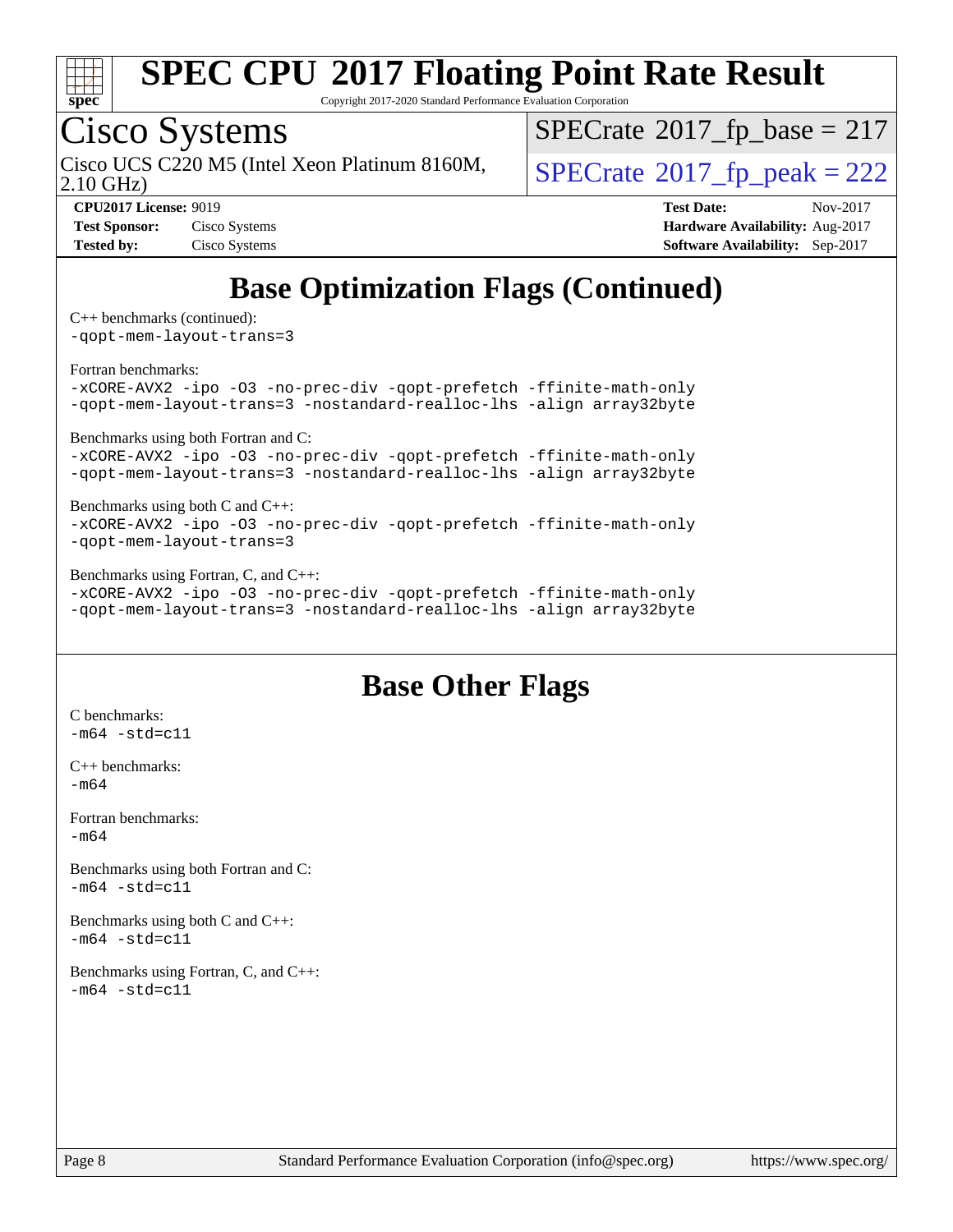

Copyright 2017-2020 Standard Performance Evaluation Corporation

### Cisco Systems

2.10 GHz) Cisco UCS C220 M5 (Intel Xeon Platinum 8160M,  $SPECrate@2017_fp\_peak = 222$  $SPECrate@2017_fp\_peak = 222$ 

 $SPECrate$ <sup>®</sup>[2017\\_fp\\_base =](http://www.spec.org/auto/cpu2017/Docs/result-fields.html#SPECrate2017fpbase) 217

**[CPU2017 License:](http://www.spec.org/auto/cpu2017/Docs/result-fields.html#CPU2017License)** 9019 **[Test Date:](http://www.spec.org/auto/cpu2017/Docs/result-fields.html#TestDate)** Nov-2017 **[Test Sponsor:](http://www.spec.org/auto/cpu2017/Docs/result-fields.html#TestSponsor)** Cisco Systems **[Hardware Availability:](http://www.spec.org/auto/cpu2017/Docs/result-fields.html#HardwareAvailability)** Aug-2017 **[Tested by:](http://www.spec.org/auto/cpu2017/Docs/result-fields.html#Testedby)** Cisco Systems **[Software Availability:](http://www.spec.org/auto/cpu2017/Docs/result-fields.html#SoftwareAvailability)** Sep-2017

#### **[Peak Compiler Invocation](http://www.spec.org/auto/cpu2017/Docs/result-fields.html#PeakCompilerInvocation)**

[C benchmarks:](http://www.spec.org/auto/cpu2017/Docs/result-fields.html#Cbenchmarks)

[icc](http://www.spec.org/cpu2017/results/res2017q4/cpu2017-20171128-01133.flags.html#user_CCpeak_intel_icc_18.0_66fc1ee009f7361af1fbd72ca7dcefbb700085f36577c54f309893dd4ec40d12360134090235512931783d35fd58c0460139e722d5067c5574d8eaf2b3e37e92)

[C++ benchmarks](http://www.spec.org/auto/cpu2017/Docs/result-fields.html#CXXbenchmarks): [icpc](http://www.spec.org/cpu2017/results/res2017q4/cpu2017-20171128-01133.flags.html#user_CXXpeak_intel_icpc_18.0_c510b6838c7f56d33e37e94d029a35b4a7bccf4766a728ee175e80a419847e808290a9b78be685c44ab727ea267ec2f070ec5dc83b407c0218cded6866a35d07)

[Fortran benchmarks:](http://www.spec.org/auto/cpu2017/Docs/result-fields.html#Fortranbenchmarks) [ifort](http://www.spec.org/cpu2017/results/res2017q4/cpu2017-20171128-01133.flags.html#user_FCpeak_intel_ifort_18.0_8111460550e3ca792625aed983ce982f94888b8b503583aa7ba2b8303487b4d8a21a13e7191a45c5fd58ff318f48f9492884d4413fa793fd88dd292cad7027ca)

[Benchmarks using both Fortran and C:](http://www.spec.org/auto/cpu2017/Docs/result-fields.html#BenchmarksusingbothFortranandC) [ifort](http://www.spec.org/cpu2017/results/res2017q4/cpu2017-20171128-01133.flags.html#user_CC_FCpeak_intel_ifort_18.0_8111460550e3ca792625aed983ce982f94888b8b503583aa7ba2b8303487b4d8a21a13e7191a45c5fd58ff318f48f9492884d4413fa793fd88dd292cad7027ca) [icc](http://www.spec.org/cpu2017/results/res2017q4/cpu2017-20171128-01133.flags.html#user_CC_FCpeak_intel_icc_18.0_66fc1ee009f7361af1fbd72ca7dcefbb700085f36577c54f309893dd4ec40d12360134090235512931783d35fd58c0460139e722d5067c5574d8eaf2b3e37e92)

[Benchmarks using both C and C++](http://www.spec.org/auto/cpu2017/Docs/result-fields.html#BenchmarksusingbothCandCXX): [icpc](http://www.spec.org/cpu2017/results/res2017q4/cpu2017-20171128-01133.flags.html#user_CC_CXXpeak_intel_icpc_18.0_c510b6838c7f56d33e37e94d029a35b4a7bccf4766a728ee175e80a419847e808290a9b78be685c44ab727ea267ec2f070ec5dc83b407c0218cded6866a35d07) [icc](http://www.spec.org/cpu2017/results/res2017q4/cpu2017-20171128-01133.flags.html#user_CC_CXXpeak_intel_icc_18.0_66fc1ee009f7361af1fbd72ca7dcefbb700085f36577c54f309893dd4ec40d12360134090235512931783d35fd58c0460139e722d5067c5574d8eaf2b3e37e92)

[Benchmarks using Fortran, C, and C++:](http://www.spec.org/auto/cpu2017/Docs/result-fields.html#BenchmarksusingFortranCandCXX) [icpc](http://www.spec.org/cpu2017/results/res2017q4/cpu2017-20171128-01133.flags.html#user_CC_CXX_FCpeak_intel_icpc_18.0_c510b6838c7f56d33e37e94d029a35b4a7bccf4766a728ee175e80a419847e808290a9b78be685c44ab727ea267ec2f070ec5dc83b407c0218cded6866a35d07) [icc](http://www.spec.org/cpu2017/results/res2017q4/cpu2017-20171128-01133.flags.html#user_CC_CXX_FCpeak_intel_icc_18.0_66fc1ee009f7361af1fbd72ca7dcefbb700085f36577c54f309893dd4ec40d12360134090235512931783d35fd58c0460139e722d5067c5574d8eaf2b3e37e92) [ifort](http://www.spec.org/cpu2017/results/res2017q4/cpu2017-20171128-01133.flags.html#user_CC_CXX_FCpeak_intel_ifort_18.0_8111460550e3ca792625aed983ce982f94888b8b503583aa7ba2b8303487b4d8a21a13e7191a45c5fd58ff318f48f9492884d4413fa793fd88dd292cad7027ca)

#### **[Peak Portability Flags](http://www.spec.org/auto/cpu2017/Docs/result-fields.html#PeakPortabilityFlags)**

Same as Base Portability Flags

### **[Peak Optimization Flags](http://www.spec.org/auto/cpu2017/Docs/result-fields.html#PeakOptimizationFlags)**

[C benchmarks](http://www.spec.org/auto/cpu2017/Docs/result-fields.html#Cbenchmarks):

| $519.$ lbm_r: -prof-qen(pass 1) -prof-use(pass 2) -ipo -xCORE-AVX2 -03<br>-no-prec-div -qopt-prefetch -ffinite-math-only<br>-gopt-mem-layout-trans=3             |
|------------------------------------------------------------------------------------------------------------------------------------------------------------------|
| 538.imagick_r: -xCORE-AVX2 -ipo -03 -no-prec-div -qopt-prefetch<br>-ffinite-math-only -gopt-mem-layout-trans=3                                                   |
| $544.nab_r$ : Same as $519.lbm_r$                                                                                                                                |
| $C_{++}$ benchmarks:<br>$-prof-qen(pass 1) -prof-use(pass 2) -ipo -xCORE-AVX2 -O3$<br>-no-prec-div -qopt-prefetch -ffinite-math-only<br>-gopt-mem-layout-trans=3 |
| Fortran benchmarks:                                                                                                                                              |
|                                                                                                                                                                  |
| (Continued on next page)                                                                                                                                         |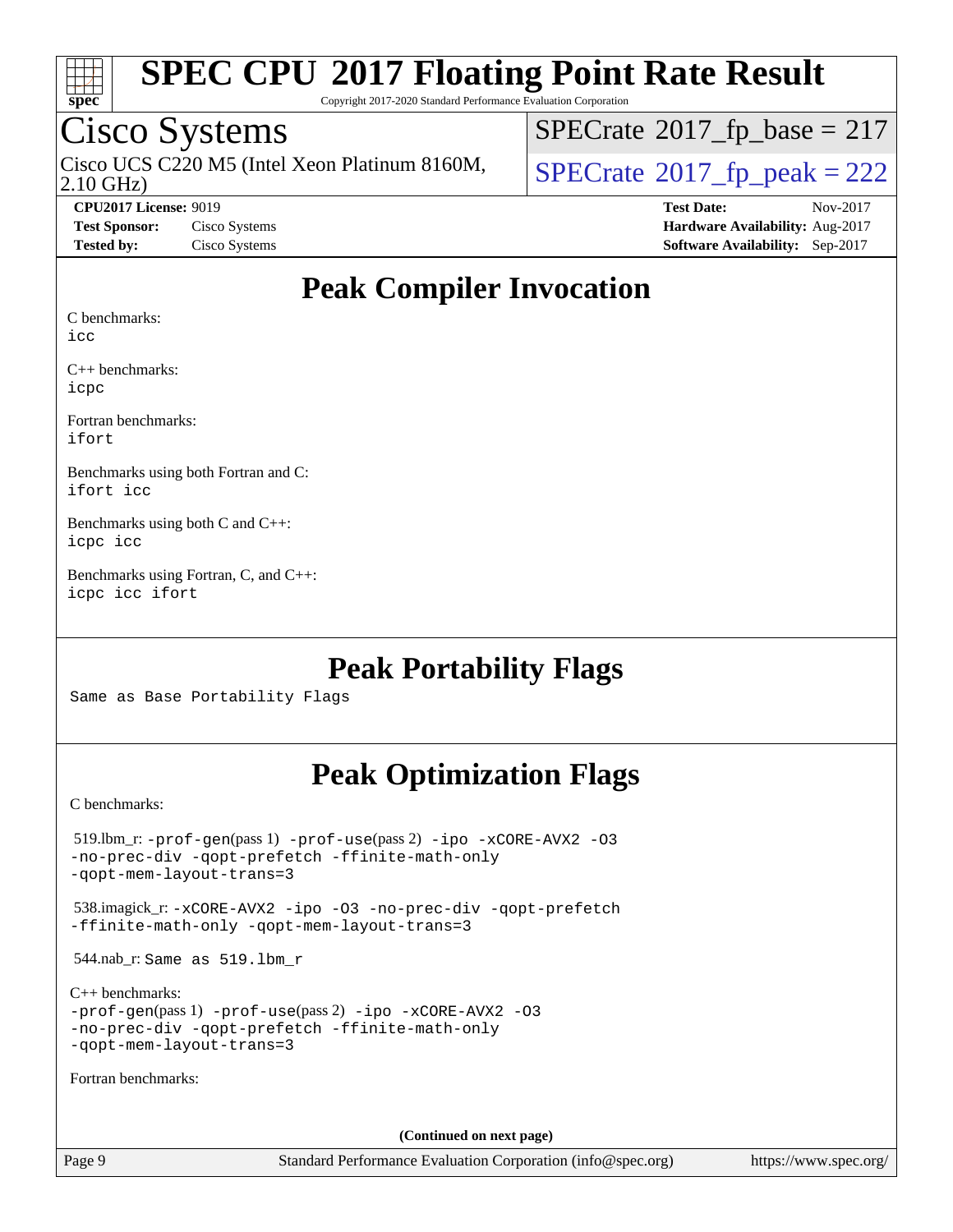

Copyright 2017-2020 Standard Performance Evaluation Corporation

### Cisco Systems

2.10 GHz) Cisco UCS C220 M5 (Intel Xeon Platinum 8160M,  $SPECrate@2017_fp\_peak = 222$  $SPECrate@2017_fp\_peak = 222$ 

 $SPECrate$ <sup>®</sup>[2017\\_fp\\_base =](http://www.spec.org/auto/cpu2017/Docs/result-fields.html#SPECrate2017fpbase) 217

**[Tested by:](http://www.spec.org/auto/cpu2017/Docs/result-fields.html#Testedby)** Cisco Systems **[Software Availability:](http://www.spec.org/auto/cpu2017/Docs/result-fields.html#SoftwareAvailability)** Sep-2017

**[CPU2017 License:](http://www.spec.org/auto/cpu2017/Docs/result-fields.html#CPU2017License)** 9019 **[Test Date:](http://www.spec.org/auto/cpu2017/Docs/result-fields.html#TestDate)** Nov-2017 **[Test Sponsor:](http://www.spec.org/auto/cpu2017/Docs/result-fields.html#TestSponsor)** Cisco Systems **[Hardware Availability:](http://www.spec.org/auto/cpu2017/Docs/result-fields.html#HardwareAvailability)** Aug-2017

### **[Peak Optimization Flags \(Continued\)](http://www.spec.org/auto/cpu2017/Docs/result-fields.html#PeakOptimizationFlags)**

| -ffinite-math-only -qopt-mem-layout-trans=3                                                                                                                                        | 503.bwaves_r: -xCORE-AVX2 -ipo -03 -no-prec-div -qopt-prefetch      |
|------------------------------------------------------------------------------------------------------------------------------------------------------------------------------------|---------------------------------------------------------------------|
| -nostandard-realloc-lhs -align array32byte<br>549.fotonik3d_r: Same as 503.bwaves_r                                                                                                |                                                                     |
| -no-prec-div -qopt-prefetch -ffinite-math-only<br>-qopt-mem-layout-trans=3 -nostandard-realloc-lhs<br>-align array32byte                                                           | 554.roms_r:-prof-gen(pass 1) -prof-use(pass 2) -ipo -xCORE-AVX2 -03 |
| Benchmarks using both Fortran and C:<br>-prof-gen(pass 1) -prof-use(pass 2) -ipo -xCORE-AVX2 -03<br>-no-prec-div -qopt-prefetch -ffinite-math-only                                 | -qopt-mem-layout-trans=3 -nostandard-realloc-lhs -align array32byte |
| Benchmarks using both $C$ and $C_{++}$ :<br>-prof-gen(pass 1) -prof-use(pass 2) -ipo -xCORE-AVX2 -03<br>-no-prec-div -qopt-prefetch -ffinite-math-only<br>-qopt-mem-layout-trans=3 |                                                                     |
| Benchmarks using Fortran, C, and C++:<br>-prof-gen(pass 1) -prof-use(pass 2) -ipo -xCORE-AVX2 -03<br>-no-prec-div -qopt-prefetch -ffinite-math-only                                | -qopt-mem-layout-trans=3 -nostandard-realloc-lhs -align array32byte |
|                                                                                                                                                                                    | <b>Peak Other Flags</b>                                             |
| C benchmarks:<br>$-m64 - std= c11$                                                                                                                                                 |                                                                     |
|                                                                                                                                                                                    |                                                                     |
| $C_{++}$ benchmarks:<br>$-m64$                                                                                                                                                     |                                                                     |
| Fortran benchmarks:<br>$-m64$                                                                                                                                                      |                                                                     |
| Benchmarks using both Fortran and C:<br>$-m64$ $-std= c11$                                                                                                                         |                                                                     |
| Benchmarks using both C and C++:<br>$-m64 - std= c11$                                                                                                                              |                                                                     |
|                                                                                                                                                                                    | (Continued on next page)                                            |

<https://www.spec.org/>